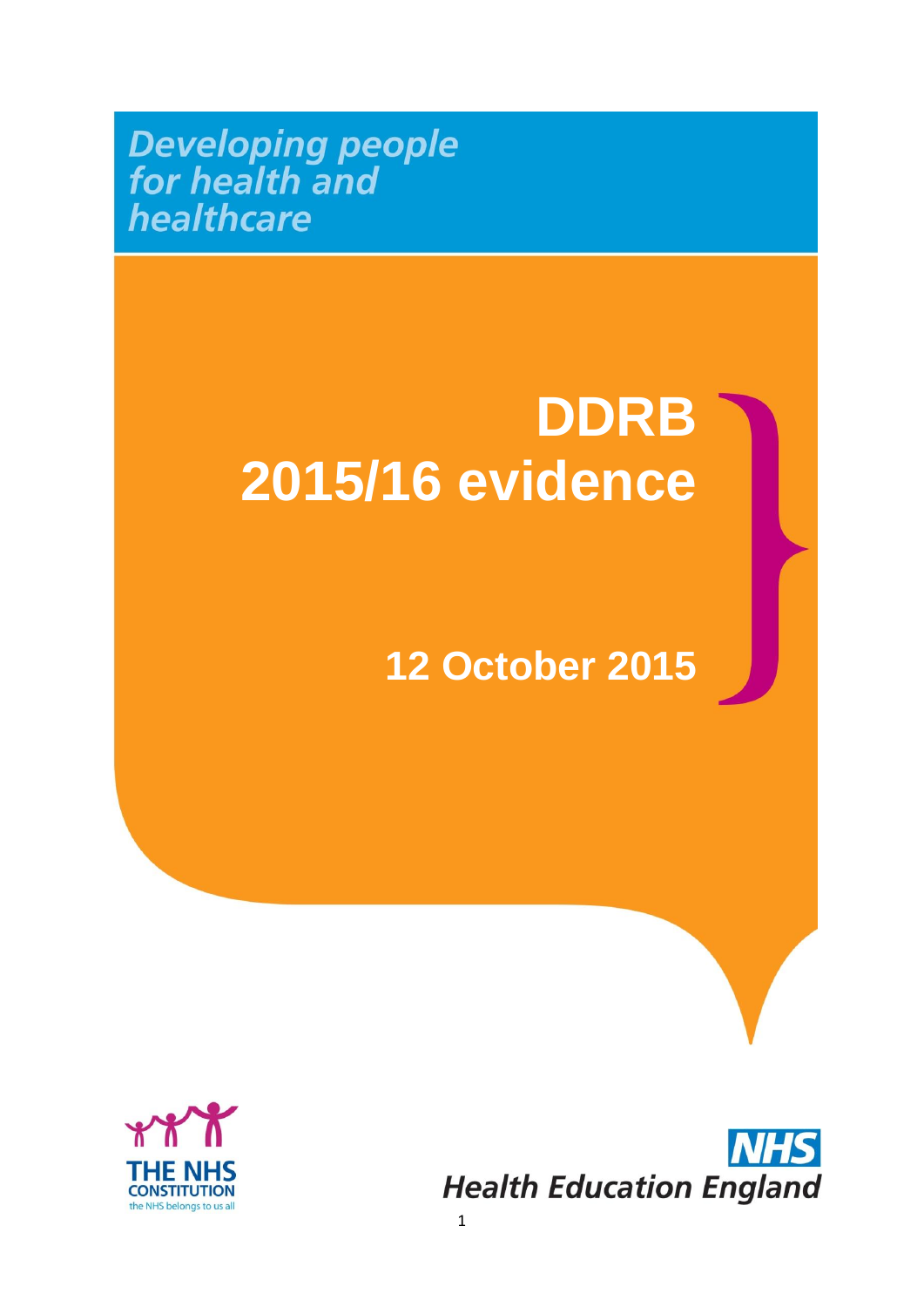#### **1 Background**

- 1.1 Health Education England (HEE) welcomes the opportunity to once again submit evidence to the Doctors and Dentists Review Body (DDRB) as part of its national process of gathering evidence from interested parties to inform the recommendations for 2016/17.
- 1.2 We greatly appreciated the opportunity to meet to review and discuss the handling of the evidence round for 2014/15 with the Review Body Secretariat last month, and also to be able to present formally to members at the recent DDRB Strategy Day. These sessions have proved helpful in enabling us to reflect further on how we can best support the work of the Review Bodies going forward. To this end it was also useful to meet with colleagues from the secretariat, the Department of Health, HSCIC and NHS Employers last month to consider how we can work together further to improve the way we collect, share and use data.

#### **2 Health Education England's role**

- 2.1 HEE exists for one reason only: to help improve the quality of care by ensuring our workforce has the right numbers, skills, values and behaviours to meet the needs of patients. We are now in our third year as HEE, providing the NHS with a single national body with a ring-fenced budget for commissioning education and training places to secure the future workforce. Our local education and training boards (LETBs), locally based and employerled, provide a single strategic forum in which local health care economies can come together to discuss and agree plans and actions on the local workforce.
- 2.2 HEE has now established, for the first time ever in the NHS, a workforce planning process that brings together into one place decisions about:
	- planning the future medical workforce
	- **•** planning the future non-medical workforce
	- investment in the education and training of existing staff
	- **IDCAL needs and national priorities**

- national workforce priorities alongside wider system/strategic goals
- 2.3 In December 2014 we published our second Workforce Plan for England<sup>1</sup>, which set out the £5bn investment we are making in education and training programmes for 2015/16. Overall, we are commissioning more education and training than ever before, with over 50,000 doctors in training and over 37,000 new training opportunities for nurses, scientist, and therapists.
- 2.4 The Plan is made up of the identified needs of local employers, providers, commissioners and other stakeholders who, as local members of our LETBs, have shaped the thirteen local plans that are the bedrock of this plan for England. The plan has been developed further, in order to create a final national plan, with the advice and input of our clinical advisory groups and

<sup>&</sup>lt;sup>1</sup> Investing in People: Workforce Plan for England. HEE 2015: [http://hee.nhs.uk/wp](http://hee.nhs.uk/wp-content/blogs.dir/321/files/2014/12/Investing-in-People-Workforce-Plan-for-England-2015-16.pdf)[content/blogs.dir/321/files/2014/12/Investing-in-People-Workforce-Plan-for-England-2015-16.pdf](http://hee.nhs.uk/wp-content/blogs.dir/321/files/2014/12/Investing-in-People-Workforce-Plan-for-England-2015-16.pdf)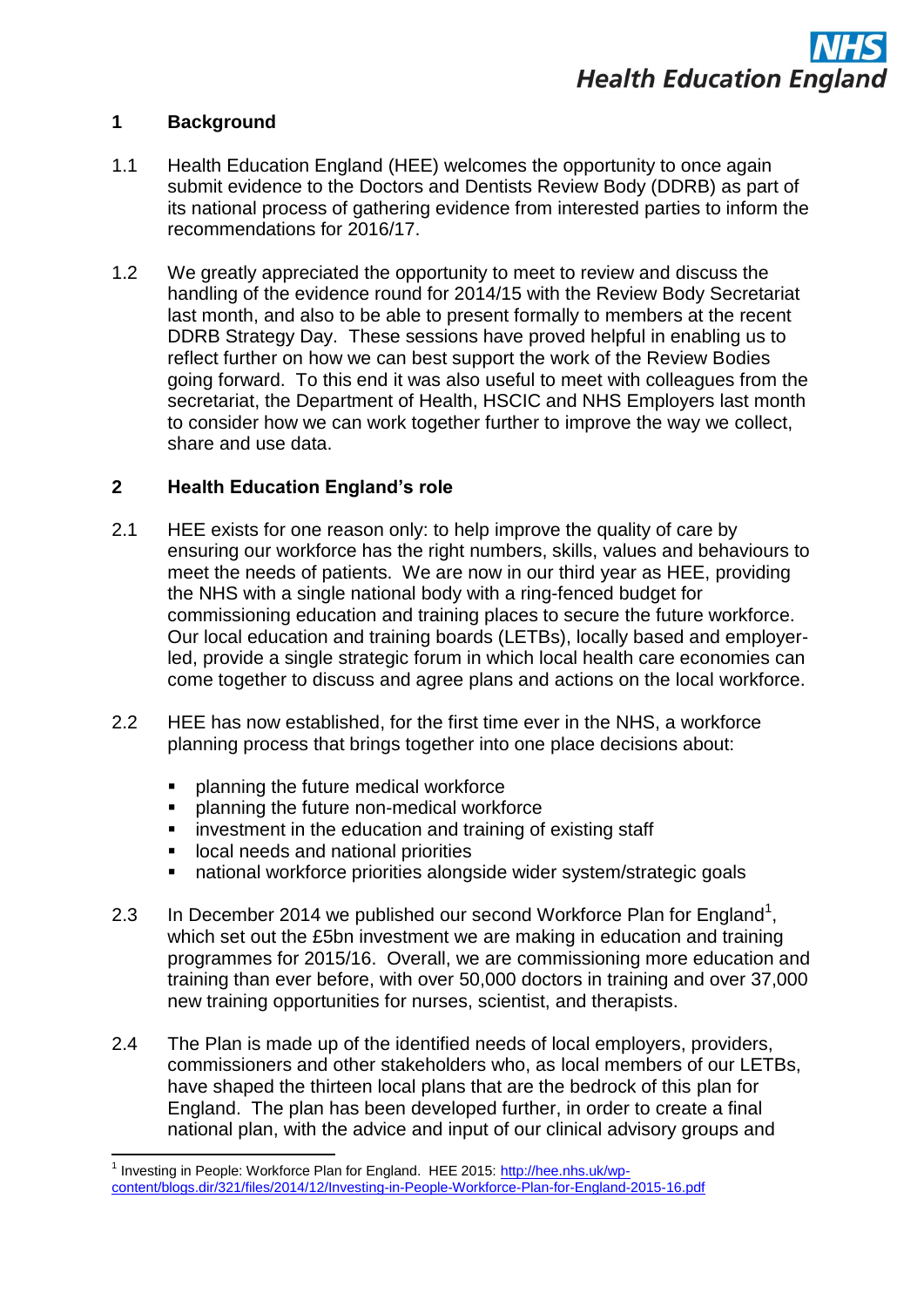# **Health Education England**

Patients Advisory Forum, as well as the Royal Colleges and other stakeholders. It is this wide discussion, engagement and involvement, locally and nationally, that makes this a plan for the whole NHS, developed *by* the NHS.

- 2.5 The Workforce Plan has allowed us to significantly expand the future workforce in key priority areas, such as nursing, paramedic, primary care and emergency medicine. It also:
	- sets out clearly the education and training commissions we intend to make in 2015/16;
	- explains how these decisions were made;
	- provides the aggregate number of commissions for each profession and the trend increases and decreases within and between key groups;
	- provides detailed analysis for a small number of priority areas and professions, setting out what we are doing to address immediate workforce pressures, the education and training commissions we are making for the future, and the actions we are taking to support further transformation.
- 2.6 We also decided again to continue growing the nurse workforce available to the NHS. Last year we increased commissions by 9% and this year we added another 555 training posts, a further increase of 4.2% meaning we will have invested in 13% growth over two years. On top of this our Return to Practice campaign<sup>2</sup> brought nearly 800 nurses back into the system whilst also reducing attrition amongst nursing students in our Universities, introducing recruiting for values and pre-degree care experience to ensure the new nurses we employ have the right values and behaviours.
- 2.7 Some of the medical students who started university in September 2015 may not become consultants until 2029 by which time the whole pattern of service provision could have radically changed, as well as medicine itself. That is why in 2014 we published *Framework 15<sup>3</sup>* , which provides a strategic look at the likely needs of future patients, as a guide to our long-term investments. We tested the thirteen local plans against *Framework 15* and the Five Year Forward View<sup>4</sup> which sets out a new ambition and new models of care for our NHS, both of which suggest radical changes in the workforce are required.
- 2.8 Through our analysis, we are surfacing the difficult issues the wider system will need to address together in order to deliver the Five Year Forward View. The Workforce Plan, and the analysis and issues that it exposes, will now form the basis for conversations at a local level through our LETBs, and with our national partners through our new Workforce Advisory Board, as we work

<sup>&</sup>lt;sup>2</sup> Return To Practice, Health Education England, 2014/15: [https://hee.nhs.uk/2015/06/04/hee-chief-reveals-full](https://hee.nhs.uk/2015/06/04/hee-chief-reveals-full-impact-of-francis-effect-on-nursing-numbers/)[impact-of-francis-effect-on-nursing-numbers/](https://hee.nhs.uk/2015/06/04/hee-chief-reveals-full-impact-of-francis-effect-on-nursing-numbers/)

<sup>3</sup> Framework 15, Health Education England, 2014: [http://hee.nhs.uk/wp](http://hee.nhs.uk/wp-content/blogs.dir/321/files/2013/07/HEE_StrategicFramework15_2410.pdf)[content/blogs.dir/321/files/2013/07/HEE\\_StrategicFramework15\\_2410.pdf](http://hee.nhs.uk/wp-content/blogs.dir/321/files/2013/07/HEE_StrategicFramework15_2410.pdf) 4

Five Year Forward View, NHS England: [http://www.england.nhs.uk/wp-content/uploads/2015/06/5yfv-time-to](http://www.england.nhs.uk/wp-content/uploads/2015/06/5yfv-time-to-deliver-25-06.pdf)[deliver-25-06.pdf](http://www.england.nhs.uk/wp-content/uploads/2015/06/5yfv-time-to-deliver-25-06.pdf)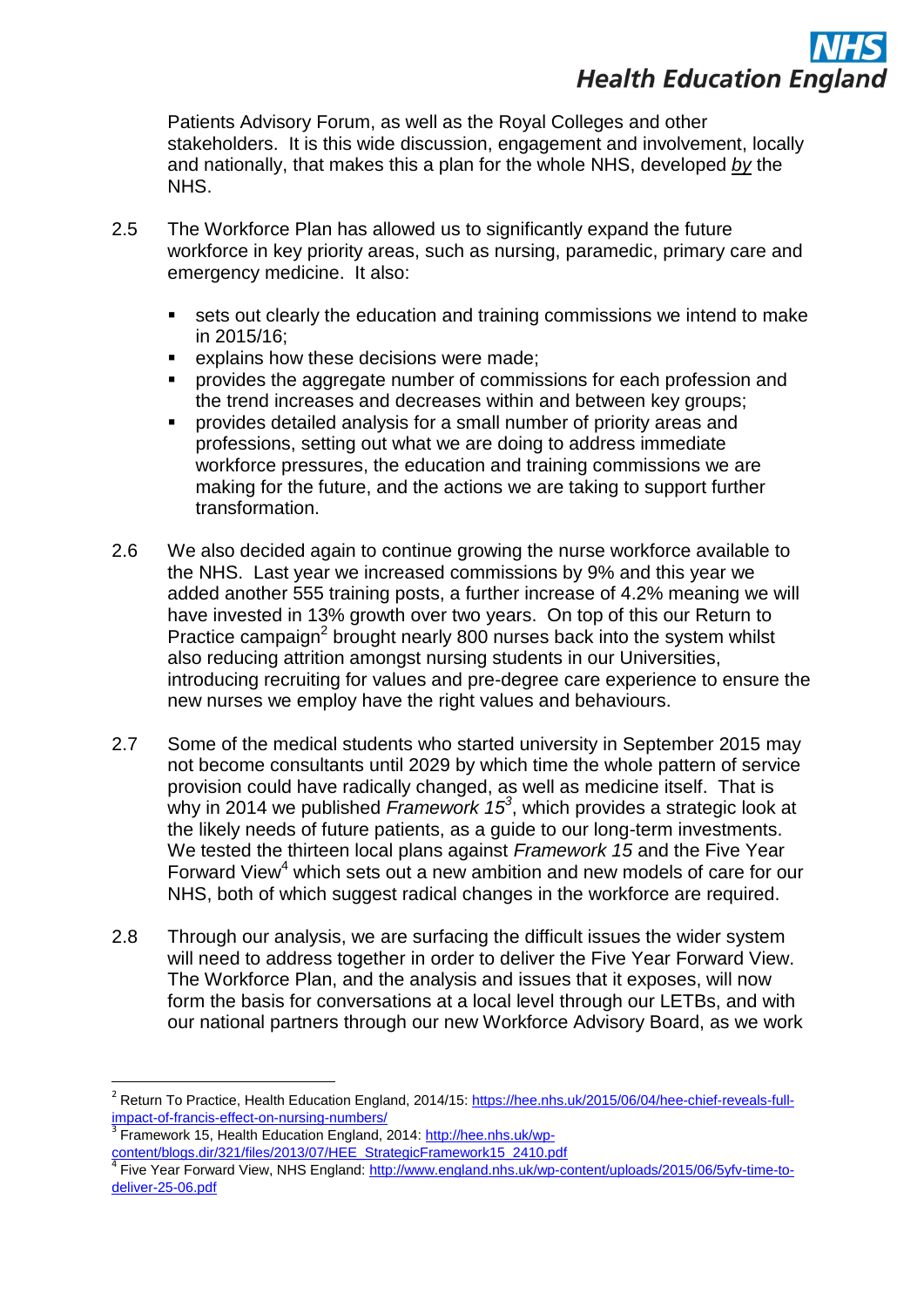together to understand the workforce implications of the Five Year Forward View.

2.9 On 1 April 2015 Health Education England moved from its status as a special health authority to become a Non-Departmental Public Body (NDPB) as a result of the 2014 Care Act<sup>5</sup>. This change of status puts HEE on a firmer statutory footing as the single national organisation responsible for educating and training the health workforce in England, now and in the future.

#### **3 HEE's Mandate**

- 3.1 On 12 March 2015, HEE"s revised Mandate from the Government was published<sup>6</sup>. The Mandate reflects the updated strategic objectives of the Government in the areas of workforce planning, health education, training and development for which HEE has responsibility. It sets out HEE"s role in improving the quality of education and training in England as well as the requirements to support NHS and public health service priorities, such as to improve health outcomes for children and young people.
- 3.2 The key principles for the education and training of healthcare workers are set out in the document "Liberating the NHS: Developing the Healthcare Workforce – From Design to Delivery<sup>7</sup> and can be summarised as:
	- *greater accountability for all healthcare providers to plan and develop their workforce, whilst being professionally informed and underpinned by strong academic links;*
	- *aspire to excellence in training and a better experience and outcomes for patients, students and trainees;*
	- *support NHS values and behaviours to provide person-centred care;*
	- *support the development of the whole workforce, within a multi-professional and UK-wide context;*
	- *support innovation, research and quality improvement;*
	- *providing greater transparency, fairness and efficiency to the investment made in education and training; and*
	- *reflect the explicit duty of the Secretary of State to secure an effective system for education and training.*
- 3.3 HEE's Business Plan for 2015/16 was published in April 2015 $^8$  and this sets out the operational framework within which the Mandate requirements are being resourced, managed and delivered.

<sup>&</sup>lt;sup>5</sup> Care Act 2014:<http://www.legislation.gov.uk/ukpga/2014/23/contents/enacted/data.htm>

 $6$  Delivering high quality, effective, compassionate care: Developing the right people with the right skills and the right values, Dept. of Health 2014:

[https://www.gov.uk/government/uploads/system/uploads/attachment\\_data/file/411200/HEE\\_Mandate.pdf](https://www.gov.uk/government/uploads/system/uploads/attachment_data/file/411200/HEE_Mandate.pdf)  $\frac{7}{7}$  Liberating the NHS: Developing the healthcare workforce, Dept. of Health 2012:

[https://www.gov.uk/government/uploads/system/uploads/attachment\\_data/file/216421/dh\\_132087.pdf](https://www.gov.uk/government/uploads/system/uploads/attachment_data/file/216421/dh_132087.pdf) <sup>8</sup> HEE Business Plan 2015/16[: http://hee.nhs.uk/wp-content/blogs.dir/321/files/2015/03/HEE-Business-Plan-](http://hee.nhs.uk/wp-content/blogs.dir/321/files/2015/03/HEE-Business-Plan-2015-16.pdf)[2015-16.pdf](http://hee.nhs.uk/wp-content/blogs.dir/321/files/2015/03/HEE-Business-Plan-2015-16.pdf)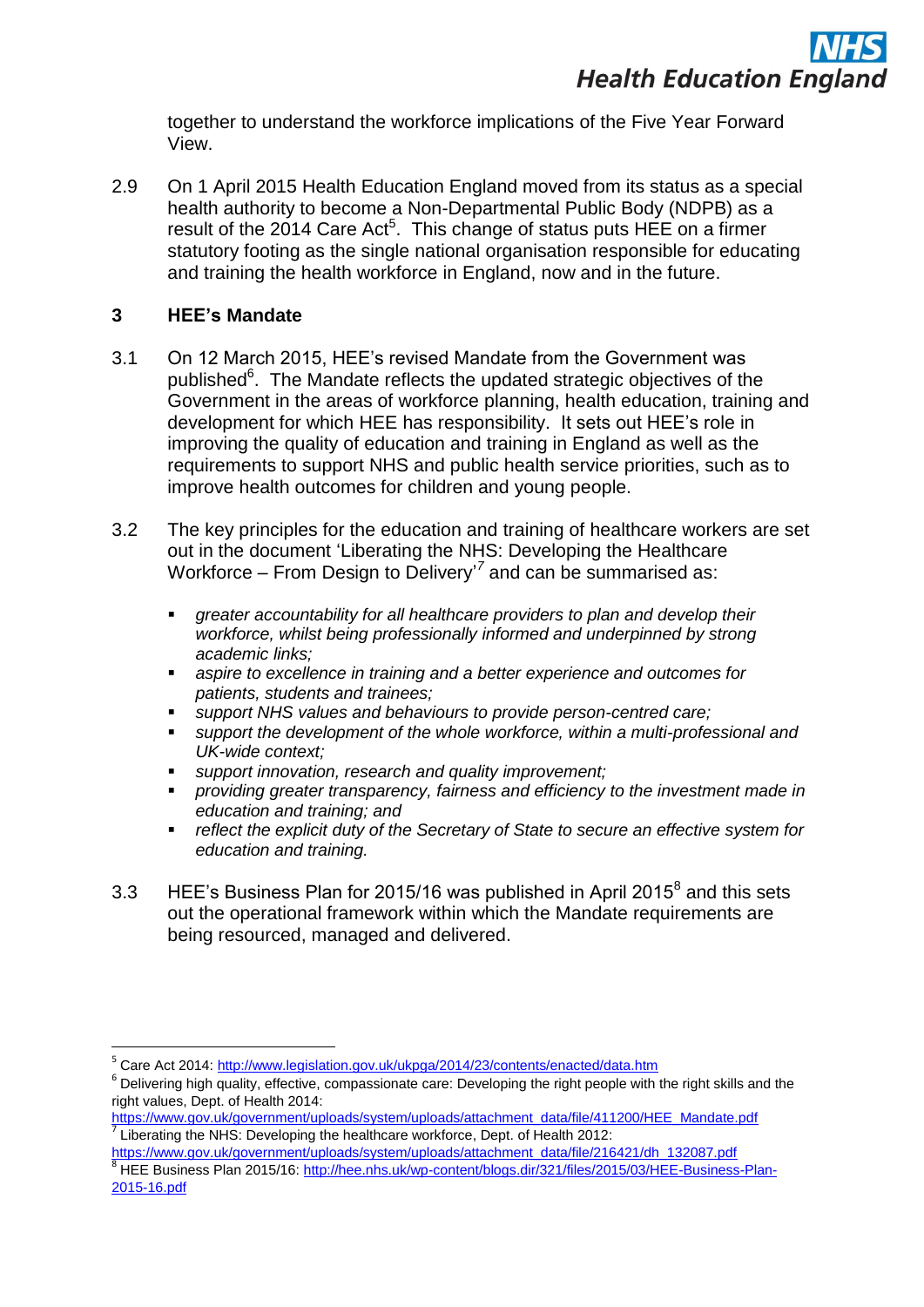

#### **4 Service Transformation**

- 4.1 We know that in order to improve the quality of care to patients, the NHS needs to change. But the NHS is delivered by people, not buildings, and so if we want to transform the NHS, then we will have to transform the way we educate, employ and deploy our people. Sometimes we can drive service transformation through the rapid expansion of existing roles (such as Health Visitors – a 400% increase in trainees over the past four years, or School Nurses – a 71% increase this year). Sometimes transformation can be achieved through encouraging commissioners and employers to create jobs for staff in different locations – such as increasing community based nursing.
- 4.2 But increasingly, we will need to invest in entirely new roles and professions, such as Physicians Associates, to help deliver more holistic care across different teams and settings. This year, we commissioned 205 Physician Assistant (PA) training posts, representing a 754% increase on last year. PAs are trained to perform a number of duties, including taking medical histories, performing examinations, diagnosing illnesses, analysing test results and developing management plans. So by 2017, we expect to see real improvements in patient care, particularly in emergency care, general adult medicine and general practice.
- 4.3 We also commissioned 108 Broad Based Training Pilots for doctors, representing a 50% increase on last year, to provide a more flexible workforce with general skills, to ensure that a proportion of doctors have a better generalist knowledge and hence is better equipped to deliver the future needs of patients.
- 4.4 Service innovation will be driven not just by what training posts we commission, but how our students and trainees are educated. That is why we have delivered major changes to the Foundation Programme this year, so that more trainees now spend more of their training time in the community. We will continue to increase the number of placements outside of acute settings and encourage more community and primary care based training, whilst exploring ways to support more flexible and dynamic education and training, so that, for instance, post registrations programmes enable nurses to look after the whole person, including psychiatry, mental health and the physical therapies.
- 4.5 However, whilst it is important to create and invest in new roles, we recognise that the existing workforce will make up the majority of the future workforce. At any one time there are about 140, 000 students in training, compared to the 1.3m existing staff who will still be working ten, twenty and thirty years from now. So the way to drive transformation at scale and pace is through investing in our current workforce. We recognise that the education and training of our existing staff is primarily an employer responsibility, but in addition to this, £0.2bn of HEE"s £5bn budget is allocated for the education and training of existing staff to support service transformation.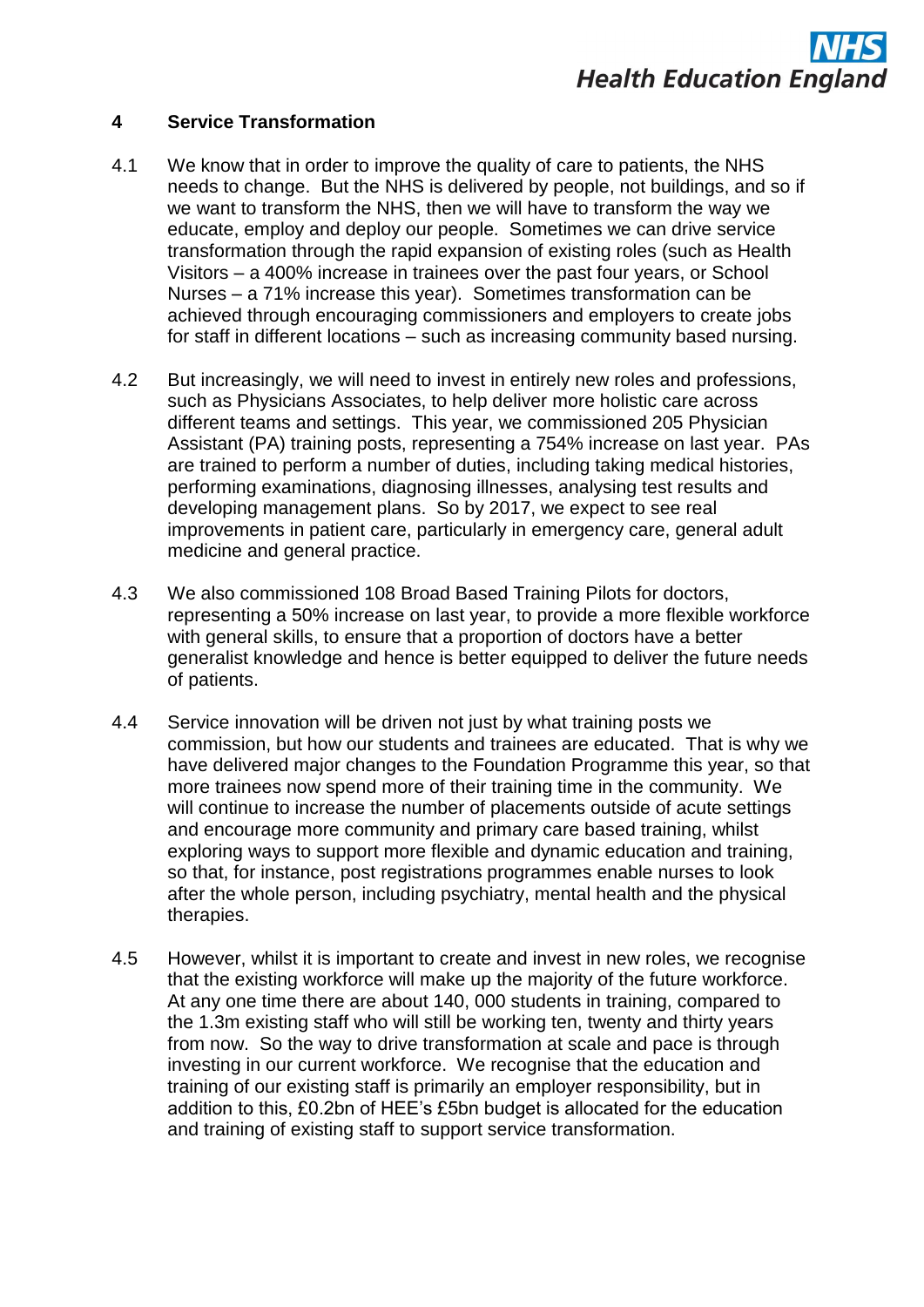#### **5 The Workforce Planning process for 2015/16**

- 5.1 The Workforce Planning Guidance for  $2015^9$  was published by HEE in March. The guidance reflects the changing environment set out in paras 2.7 and 2.8 above, confirming that HEE will no longer simply roll forward what has historically been a supply driven system. More specifically it signalled that HEE will work with local providers (through the LETBs), national advisory groups and the Workforce Advisory Board to understand the workforce implications of the new care models in the Five Year Forward View, so we can support service transformation at scale and pace through more targeted investment in our existing workforce, as well as commissioning new roles for the future.
- 5.2 In the context of the Forward View, HEE will actively redirect investment into new models and settings of care, rebalance investment between the future and the current workforce, and support promotion of wellbeing/prevention of ill health, including the pivotal role of self-care and management. In the 2015/16 planning round partners were warned to expect to be challenged on the levels of training commissioned so that the development needs of the current workforce arising from service and workforce transformation can be met. We also signalled that it is HEE"s role to consolidate the NHS workforce planning process and harness it to serve the needs of the Forward View and meet the commitments set out in our Mandate.
- 5.3 HEE"s Board is accountable for signing off almost £5billion of investment in the education and development of the workforce each year. The HEE Executive has the key collective responsibility for ensuring that the 13 LETB workforce investment plans add up to a coherent plan for England that will deliver our agreed priorities as set out in the Mandate, and drive the service improvement and transformation required by patients and commissioners, and as mandated by the NHS collective leadership in the Forward View.
- 5.4 The role of each LETB (the regional committees of HEE) is to provide assurance that the local plans which make up the aggregate plan are, in turn, robust and evidence based, rooted in the plans of providers reflective of the intentions of commissioners. This is achieved by ensuring that LETB plans are the result of robust local and/or national processes of aggregation, confirmation and challenge. In order to support this work there are national and regional advisory structures through which stakeholders contribute.
- 5.6 The key benefit that HEE aims to achieve through this robust workforce planning process is the ability to compare the relative importance, priority and risk, for different activities and investments so that we are able to actively respond to the service"s workforce needs. Our approach relies on the following processes:

1

<sup>&</sup>lt;sup>9</sup> Workforce Planning Guidance 2015/16. Health Education England, March 2015[:http://hee.nhs.uk/wp](http://hee.nhs.uk/wp-content/blogs.dir/321/files/2015/06/Workforce-Planning-Guidance-2015-2016.pdf)[content/blogs.dir/321/files/2015/06/Workforce-Planning-Guidance-2015-2016.pdf](http://hee.nhs.uk/wp-content/blogs.dir/321/files/2015/06/Workforce-Planning-Guidance-2015-2016.pdf)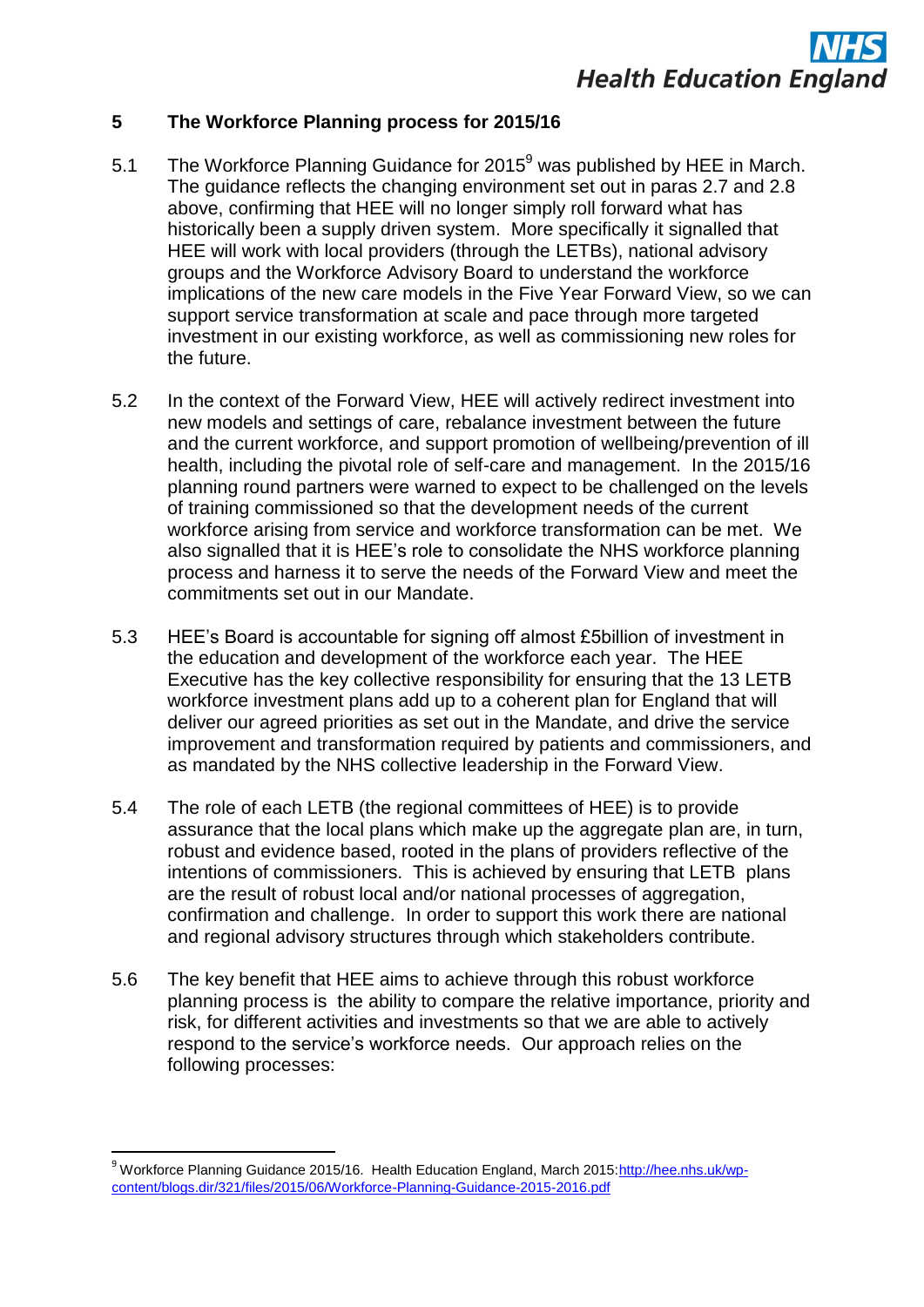

- Development of LETB investment plans based on local stakeholder engagement, data analysis, data collection, confirmation and challenge;
- Development of a nationwide investment plan through systematic analysis of available national data from official and other sources, and aggregation, challenge and – if necessary – review of LETB plans;
- National triangulation between HEE and the other system leaders and stakeholders including NHS England, Public Health England, Monitor, the NHS Trust Development Authority, the Care Quality Commission, the National Institute for Health and Clinical Excellence, NHS Employers and the Local Government Association.
- Systematic engagement with national stakeholders throughout the course of the planning cycle, including with Royal Colleges, professional representative organisations and trade unions.
- 5.7 This year we have introduced a number of changes to our planning process:
	- HEE collectively will focus resources and planning effort on particular staff groups and particular specialties
	- For small groups and small specialities HEE will develop explicitly nationwide workforce plans to inform education commissions. For some groups and specialties individual LETBs will lead this process for identified groups for the country as a whole. For other groups and specialties the HEE national planning team will play a leading role.
- 5.8 As discussed in the review meeting earlier this year, HEE"s planning cycle leads to the publication of the annual workforce plan in December each year. A copy of the final agreed Workforce Plan for England for 2016/17 will be sent to the Review Body and to Partners as soon as it is agreed by HEE"s Board.

#### **6 Key medical and dental workforce issues**

#### 6.1 Primary and out of hospital care

**.** 

To support the overall transformation in primary care and wider out of hospital care, the Government has committed to working to increase the primary and community care workforce by at least 10,000, including an estimated 5,000 more doctors working in general practice by 2020. HEE is playing a central role of taking forward initiatives to meet this commitment, within the context of challenges within the GP workforce alongside NHS England and other partners and is leading working on developing the primary care workforce, including improving skill mix by developing a range of health care professionals as well as GPs.

- 6.2 The New Deal for General Practice<sup>10</sup> sets out plans to address recruitment and retention problems by:
	- marketing general practice to medical students

<sup>&</sup>lt;sup>10</sup> 'Building the Workforce - the New Deal for General Practice, NHS England, HEE, RCGP and the BMA, 2015: [http://www.england.nhs.uk/commissioning/wp-content/uploads/sites/12/2015/01/building-the-workforce-new-deal](http://www.england.nhs.uk/commissioning/wp-content/uploads/sites/12/2015/01/building-the-workforce-new-deal-gp.pdf)[gp.pdf](http://www.england.nhs.uk/commissioning/wp-content/uploads/sites/12/2015/01/building-the-workforce-new-deal-gp.pdf)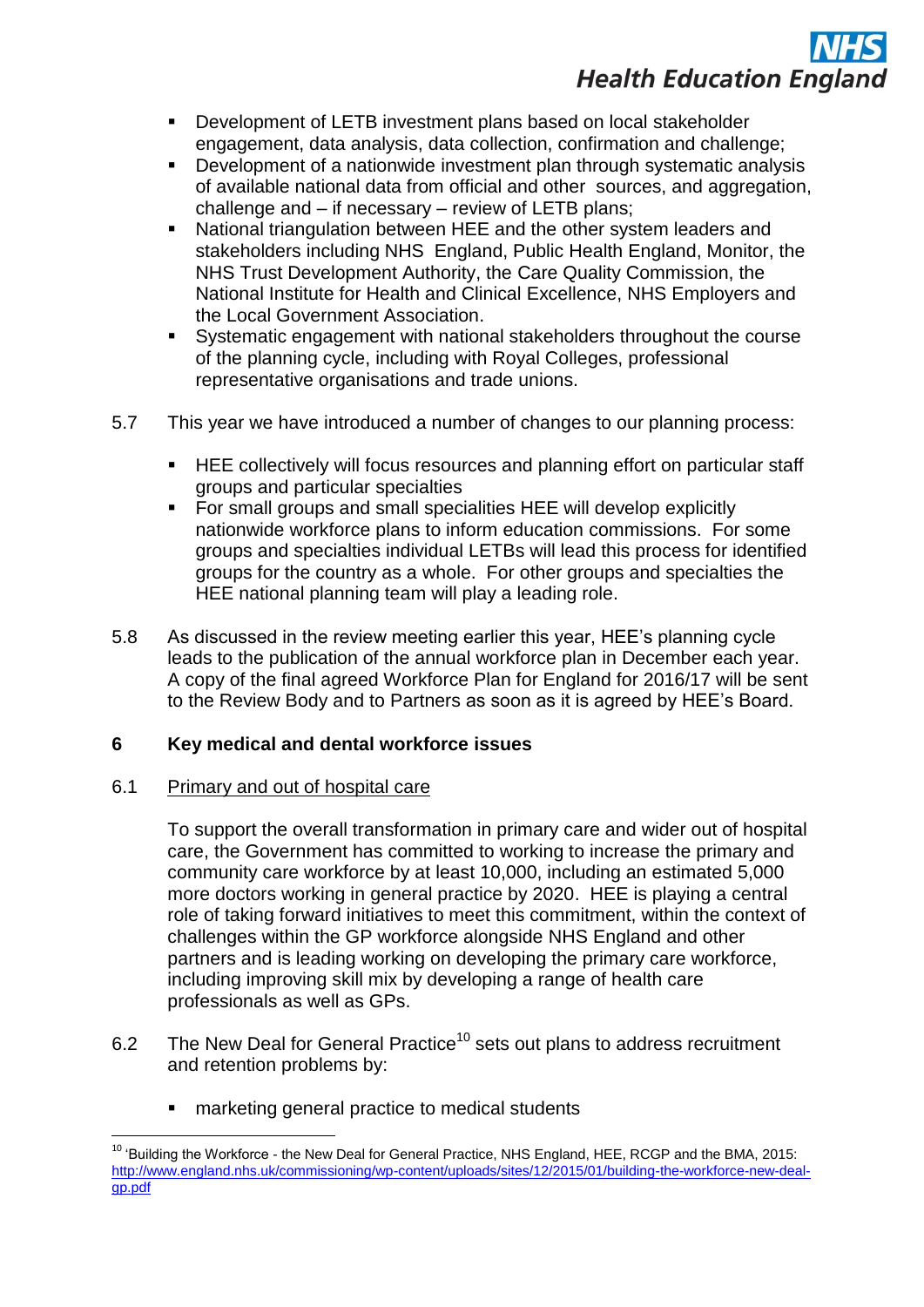- increasing GP training places
- improving the general practice experience gained during training
- offering a returner scheme for those coming back to the profession
- exploring 'new flexibilities' to retain GPs nearing retirement
- promoting innovation in skill mix, including a commitment to ensure 1,000 physicians' associates are available to work in general practice by September 2020
- focusing efforts on the most under-doctored areas.
- 6.3 The '10 point plan' is a joint initiative between NHS England, HEE, the General Practitioners Committee (GPC) and the Royal College of General Practitioners (RCGP) launched in January 2015 in support of the New Deal. Many of these workforce commitments are already in the early stages of implementation.

#### 6.4 Delivering an additional 5,000 GMPs by 2020

HEE has been increasing the number of training posts since 2013 with the aim of reaching its Mandate target of 3,250 trainees entering GP training by August 2017. Based on posts advertised this equates to a 12% increase. Although the numbers of applicants to GP have dropped since 2013 the number of applicants being appointed to GP training has remained consistent over the same period. Therefore the drop in fill rate to GP training is a result in a greater number of posts being advertised rather than a significant drop in GP acceptances.

#### 6.5 Return to Practice

HEE has managed the return assessments and training as required under the RTP scheme, with NHS England managing eligibility for entry to the National Medical Performers List and providing bursary salary support. Published evidence indicates that after two years out of independent practice, a significant percentage of doctors fall below the necessary standard to safely return to work. For this reason, GPs are asked to take an education and learning needs review. Prior to the nationalisation of the scheme, uptake and co-ordination was patchy across England with local funding, assessment and support arrangements. This new scheme now provides assurance of safety for patients, assessment, education support and funding to encourage and support safe return and is based on the evidence base of knowledge and skills attenuation.

6.6 HEE also identified a need for a national Induction and Refresher Scheme which was launched in March 2015 and is administered through the GP National Recruitment Office (GPNRO). Candidates now have a standardised entry point to help speed up the time it takes to process individuals through the scheme and also making it easier for candidates to access relevant information.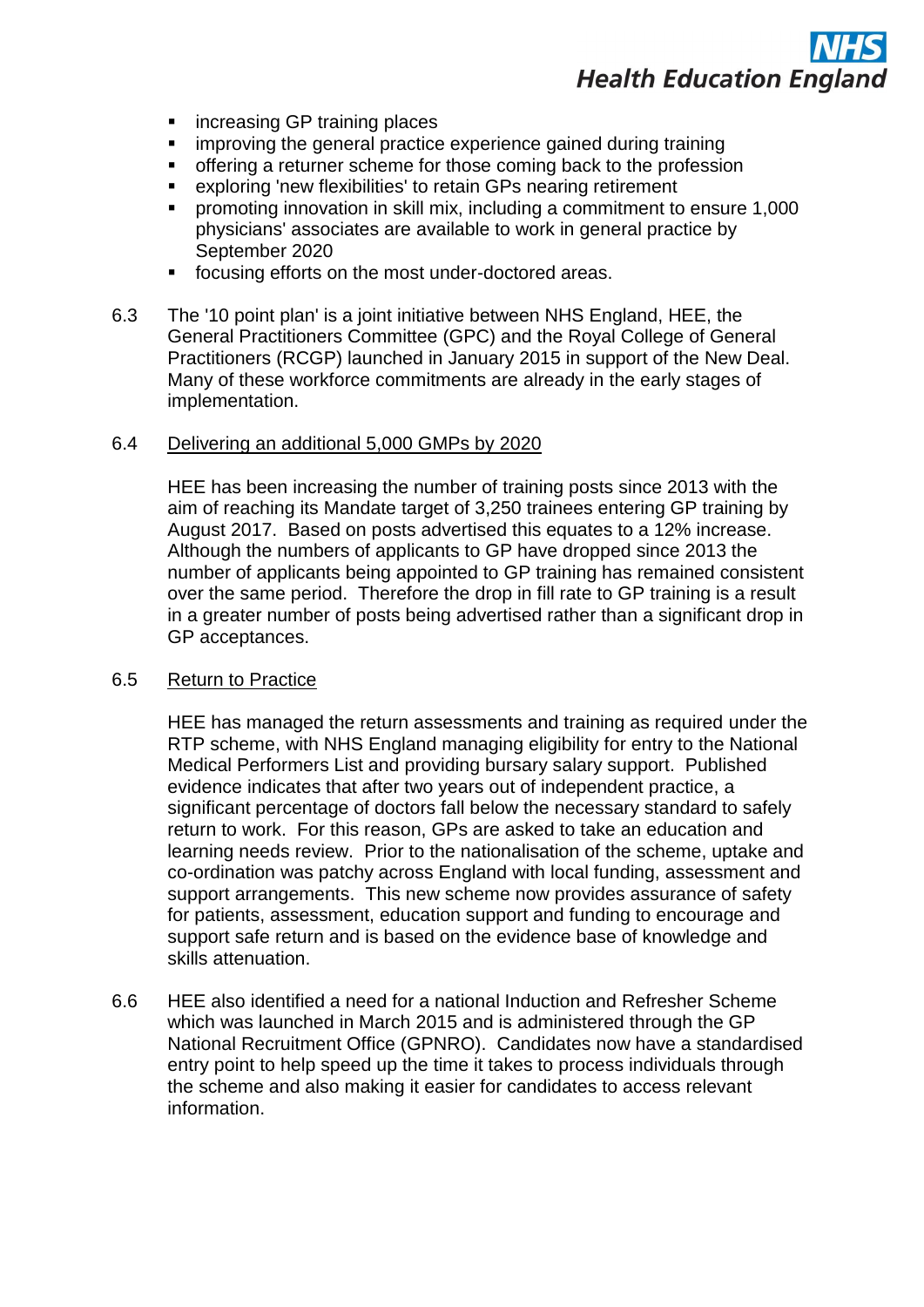#### 6.7 Promoting General Practice

To support the opening of 2016 Medical Specialty Recruitment all 13 LETBs across England are running GP specific recruitment events from September into early November which will emphasise the range of opportunities that general practice can offer and that becoming a GP is an excellent career choice. HEE, along with NHS England, RCGP and the BMA partners launched a campaign at the end September to focus on promoting the benefits of selecting General Practice as a specialty, using various communication channels and media under the "*There's nothing general about*  general practice' campaign<sup>11</sup>.

#### 6.8 2016 recruitment

HEE is undertaking a number of further initiatives to support improved fill rates and applications for 2016 recruitment including:

- The creation of twice yearly recruitment for August and February intakes
- **Offering posts at more localised regional level to attract applicants where** location is important, and a single transferable score across England which will allow applicants greater flexibility in ranking locations of preference and increasing number of applicants offered in Round 1.
- Selection centres to be moved earlier in the specialty recruitment round to maximise the number of offers being accepted by applicants.
- A jointly commissioned (with the Medical Schools Council) task and finish group to focus on raising the profile of General Practice and promoting this career choice. This is in partnership with the RCGP, BMA and Society of Academic Primary Care.
- Offering foundation Year 2 posts themed general practice to enable applicants to gain the required competencies in general practice, Trainees will be given mentoring and support to achieve Foundation competence and also to optimise their performance in their future GP ST1 application.

#### 6.9 The Primary Care Workforce Commission

To consider the longer term requirements for the primary care workforce, HEE established an independent Primary Care Workforce Commission. Chaired by Professor Martin Roland, Professor of Health Services Research, University of Cambridge, the Commission published its report in July<sup>12</sup>. The work has identified good examples of integrated, patient focused, primary care and the report will inform HEE"s priorities for education and training to ultimately deliver a primary care workforce that is fit for purpose, flexible and able to respond to new models of care. HEE is considering the recommendations that the report has outlined and a formal response will go to the HEE Board in October.

 $11$  "There's nothing general about general practice", HEE 2015: <https://gprecruitment.hee.nhs.uk/Recruitment/Nothing-General>

<sup>12</sup> The future of primary care: creating teams for tomorrow, Primary Care Workforce Commission/HEE, July 2015: <http://hee.nhs.uk/wp-content/blogs.dir/321/files/2015/07/The-future-of-primary-care.pdf>